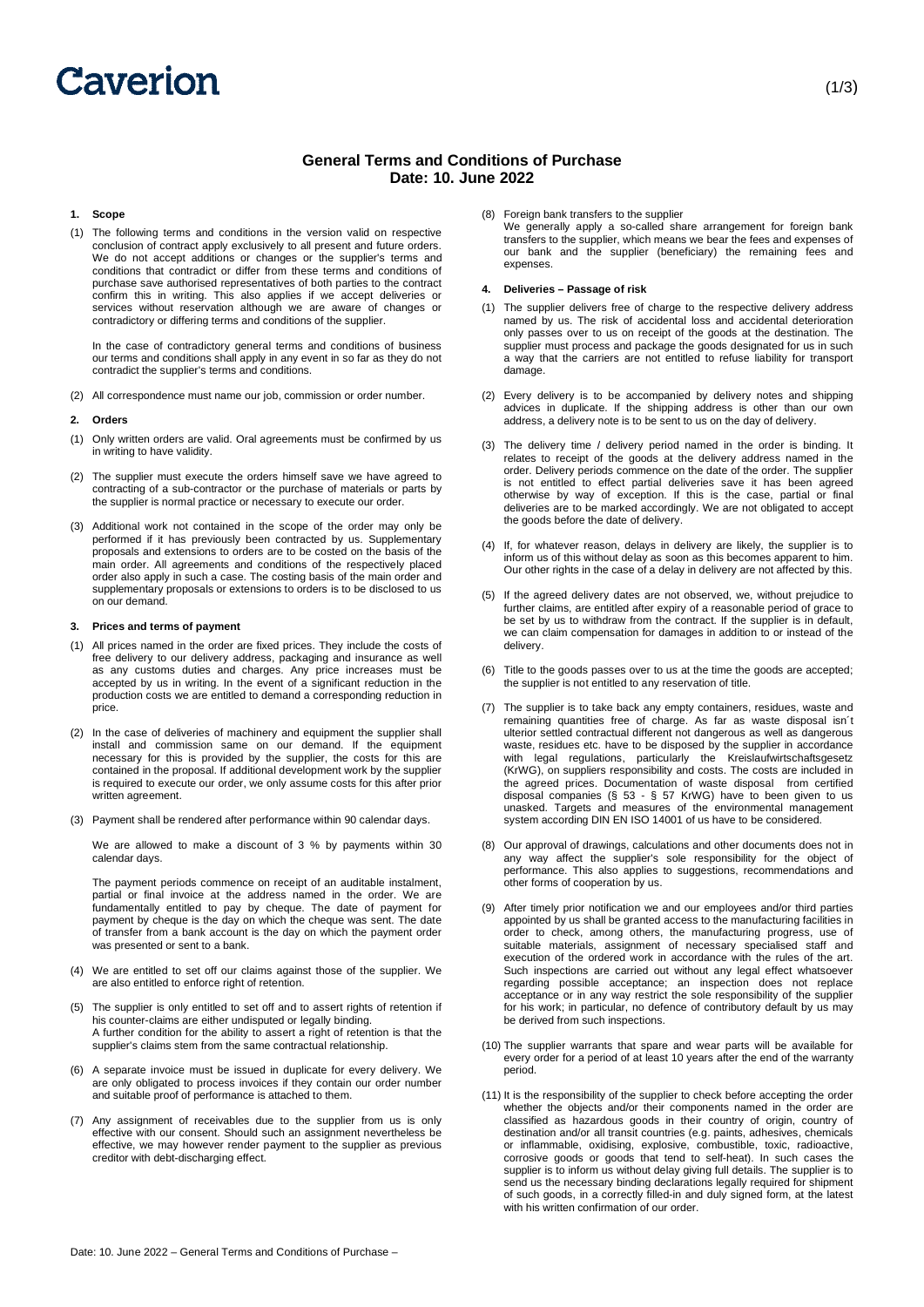# Caverion

# **General Terms and Conditions of Purchase Date: 10. June 2022**

(12) Regarding the packaging, marking and declaration of hazardous goods, the supplier is obligated to observe the applicable national and international regulations, in particular<br>Sea freight<br>Hazardous Goods

Sea freight Hazardous Goods Ordinance – Sea IMDG Code UNICAO IATA RAR US-Dot Rail transport EVO/RID and Hazardous Goods Ordinance – Rail Road transport ADR and Hazardous Goods Ordinance – Road Hazardous Substances Ordinance Possible deviating and/or additional national regulations of the respective country of destination must also be observed if the country of destination was named in the order.

(13) The supplier shall be liable for all damage arising as a result of incorrect information in the binding declarations or failure to comply with existing regulations when handling (packaging, shipping, storage, etc.) hazardous goods.

## **5. Warranty – Notices of defects**

- (1) The delivered products are inspected by us for quality and quantity deviations within a reasonable period of time. Notice of defects that can be identified on due inspection can be given up to the end of 10 calendar days since the goods were received and notice of defects for concealed defects within 10 calendar days of their discovery. Payment does not imply any acceptance of the delivery or performance as contractual or fault-free.
- (2) The supplier assumes full liability for fault-free execution in accordance with the state of the art. If deficiencies are found in individual spot checks of a shipment, we are entitled to reject the complete shipment. Delivered products must conform to the applicable drawings and our respective specifications and also be packed properly and correctly and secured for transport. Any instructions on installation and maintenance as well as operating instructions must be delivered with the products.
- (3) If the goods are defective, we are entitled, in accordance with statutory warranty provisions, to demand cure through, at our discretion, supplementary delivery or replacement delivery at the supplier's expense. Return shipments are effected at the supplier's expense and risk. If the supplier does not meet this demand within a reasonable period of time set by us, we may reduce the price, withdraw from the contract and/or demand compensation for damages instead of performance. The last-named does not apply if the supplier can show that he is not responsible for the deficient state of the goods.
- (4) We are further entitled, analogously to Section 637 of the German Civil Code, after expiry of the period granted for cure and in urgent cases to be agreed with the supplier also before expiry of the period to remedy the defect ourselves or to have the defect remedied by a third party, both at the supplier's expense.
- (5) If we withdraw from the contract due to a defect in the goods, the supplier is to reimburse us the costs of the contract even if he is not responsible for the defect.
- (6) The statutory warranty periods shall apply, unless other contractual documents indicates outherwise.
- (7) All particulars given by the supplier in proposals, technical specifications, brochures, etc. on the quality of the performance shall, in so far as they do not contradict the bases of the contract, become part of the contract and are agreed qualities in terms of Section 434 of the German Civil Code. At the same time the supplier assumes a guarantee of quality (Section 443 of the German Civil Code) for this quality, according to which he is liable if the quality concerned should not be attained within the period of limitation for the guarantee claims. This liability includes the obligation of the supplier to compensate us for our resultant losses (e.g. due to dismounting of defective and mounting of defect-free material, transport, travel, work and material costs, damage to the work of third parties, etc.). This also applies even if the supplier is not responsible for the defect.
- **6. Supplier's obligation to pay compensation for damages**
- (1) The supplier is liable without restriction and according to statutory provisions for all damages caused to us in rendering of the contractual performance by him or his vicarious agents.
- (2) The supplier further confirms with acceptance of the order that he has liability insurance cover for injuries to people, damage to property and pecuniary losses of € 2.500.000,00 or an equivalent sum in a foreign currency. Confirmation of this by the insurer is to be submitted annually.
- (3) If the supplier assumes installation/assembly of the object of delivery, we assign him the duty to implement safety precautions. The supplier is to ensure within the framework of the order that precautions are implemented at all danger points to render them reliably safe and is therefore responsible vis-à-vis all third parties pursuant to tort law. It is incumbent upon us to monitor and check compliance with the duty to implement safety precautions. The supplier indemnifies us from all liability within the scope of his responsibility.
- (4) The supplier is responsible for all damages arising in connection with his work through infringement of environmental protection regulations (e.g. immission control laws, waste oil and water management laws, waste disposal laws and/or related ordinances). He is to indemnify us in this connection from all possible claims for damages by third parties on first written request. Further to this, he is to compensate us for our losses.

#### **7. Product liability**

- (1) The supplier is obligated to indemnify us from product-liability claims by third parties if and to the extent that he is responsible for the product according to the principles of product liability law. Further legal claims are reserved.
- (2) Further to this, we are entitled to reimbursement of all expenses we incur, particularly in connection with product recalls initiated by us as a result thereof; we shall inform the supplier in advance of the type and scope of product recalls as far as possible and reasonable. Further legal claims are reserved.
- (3) The same applies accordingly if product defects are attributable to the work of the supplier's sub-contractors or sub-suppliers.
- (4) The supplier is obligated to maintain sufficient insurance cover for product liability and to furnish written proof of this to us at any time on demand, in particular by written confirmation by the supplier's insurer.

# **8. Third party rights**

- (1) The supplier guarantees that no rights of third parties will be infringed in conjunction with his delivery.
- (2) If claims are asserted against us by a third party due to infringement of his rights, the supplier is obligated to indemnify us from these claims. This obligation of indemnification relates to all expenses necessarily incurred by us in connection with the claim by a third party.

# **9. Order documents – Secrecy**

(1) We reserve title and copyright to all drawings, models, patterns and other documents we make available to the supplier.

The named documents may only be used for manufacturing of our orders. If redrawing of our drawings is necessary, the supplier shall attach our copyright notice. On termination of the contract our documents are to be returned to us of the supplier's own accord.

(2) The supplier is obligated to keep the documents arising in connection with performance of the contract for a period of at least 10 years from delivery to us.